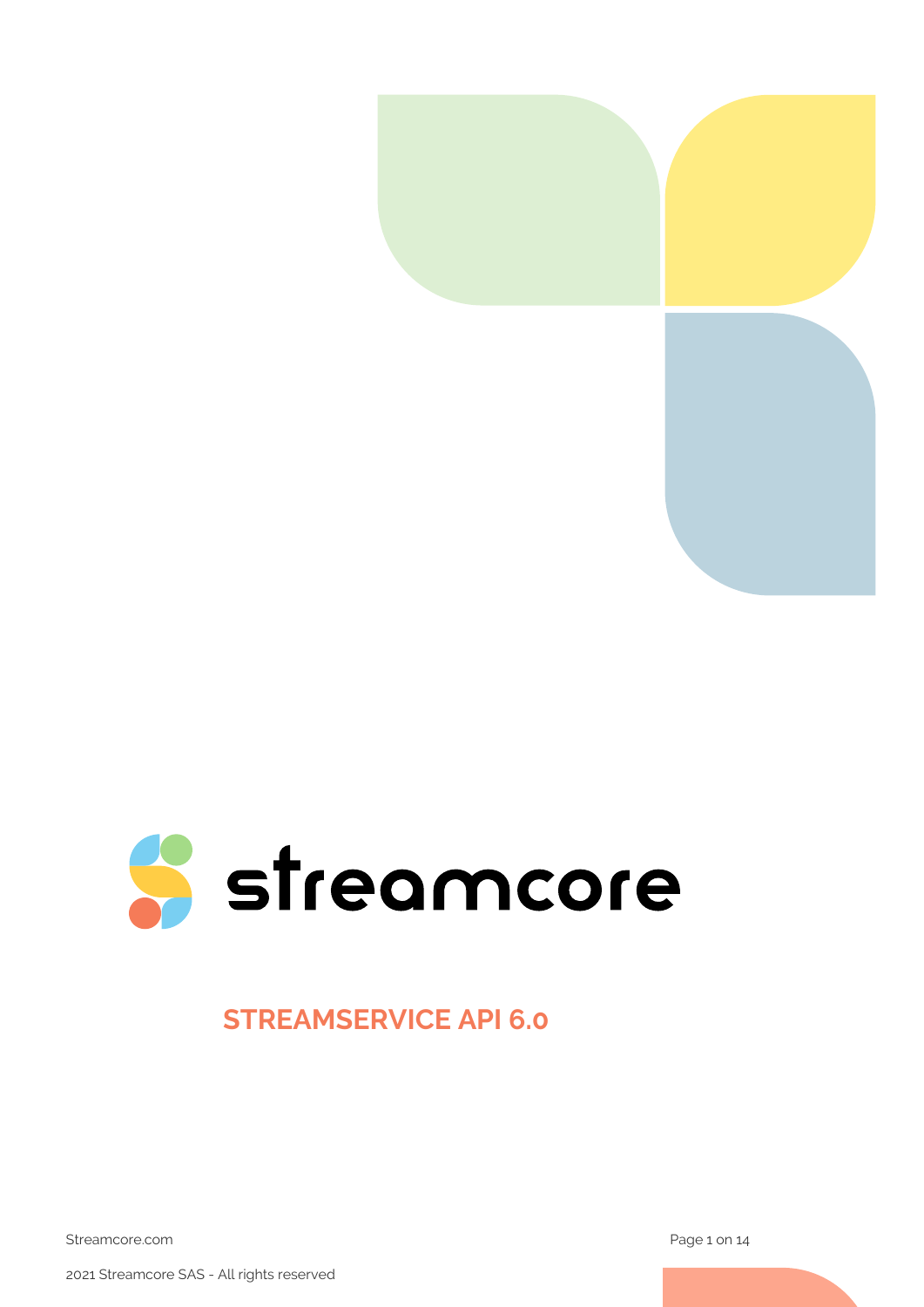# Table des matières

| 1                       |       |  |  |
|-------------------------|-------|--|--|
| $\overline{2}$          |       |  |  |
|                         | 2.1   |  |  |
|                         | 2.1.1 |  |  |
|                         | 2.1.2 |  |  |
|                         | 2.1.3 |  |  |
|                         | 2.1.4 |  |  |
|                         | 2.1.5 |  |  |
|                         |       |  |  |
|                         | 2.2.1 |  |  |
|                         | 2.2.2 |  |  |
|                         | 2.2.3 |  |  |
|                         | 2.2.4 |  |  |
| $\overline{\mathbf{3}}$ |       |  |  |
|                         | 3.1   |  |  |
|                         | 3.1.1 |  |  |
|                         | 3.1.2 |  |  |
|                         | 3.2   |  |  |
|                         | 3.2.1 |  |  |
|                         | 3.2.2 |  |  |
|                         | 3.3   |  |  |
|                         | 3.3.1 |  |  |
|                         | 3.3.2 |  |  |
| 4                       |       |  |  |
|                         | 4.1   |  |  |
|                         | 4.1.1 |  |  |
|                         | 4.1.2 |  |  |
|                         | 4.1.3 |  |  |
|                         | 4.2   |  |  |
|                         | 4.2.1 |  |  |
|                         | 4.3   |  |  |
|                         | 4.3.1 |  |  |
|                         | 4.4   |  |  |
|                         | 4.4.1 |  |  |
| 5                       |       |  |  |
|                         | 5.1   |  |  |
|                         | 5.2   |  |  |
| 6                       |       |  |  |
|                         |       |  |  |

Streamcore.com

Page 2 on 14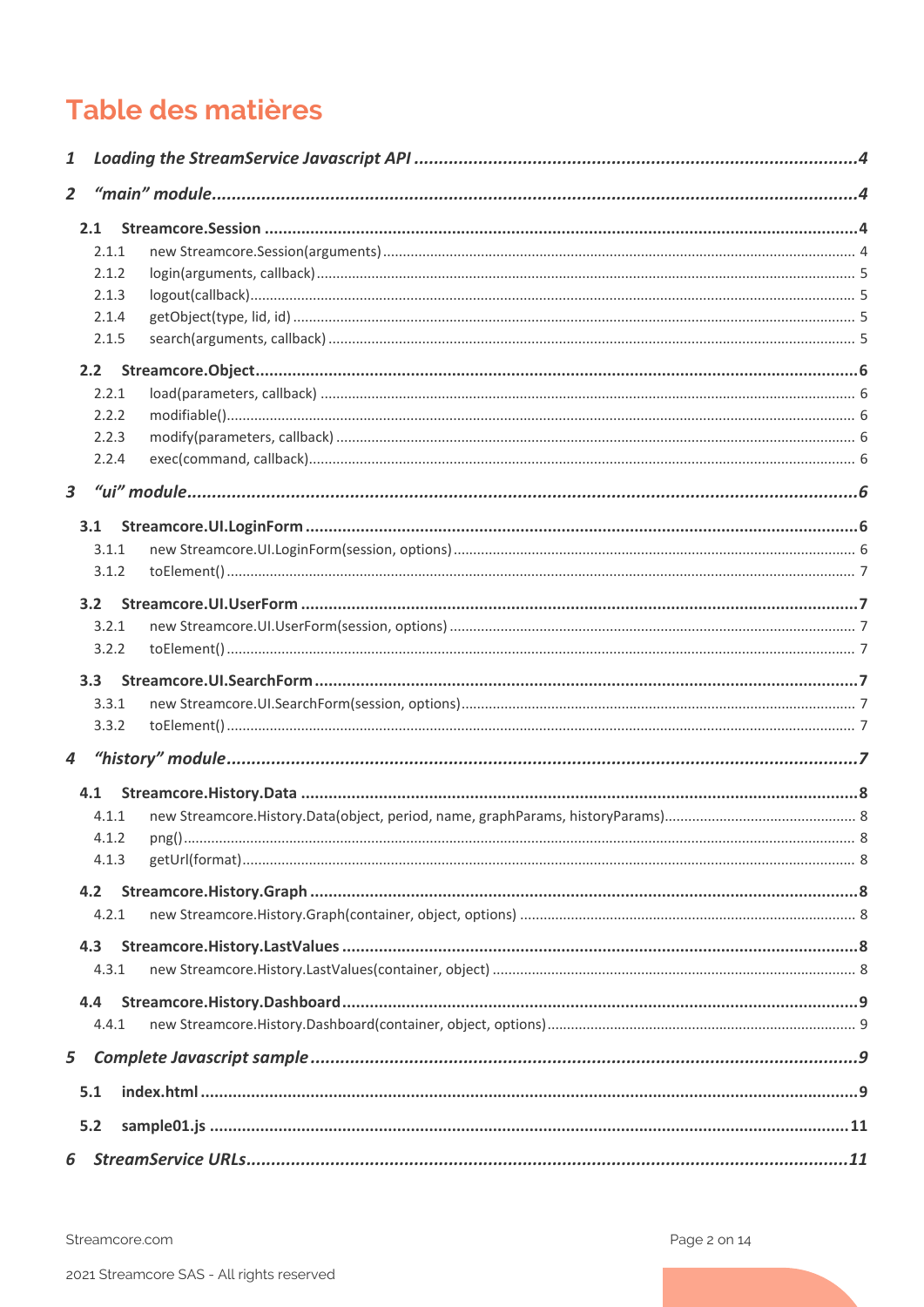| 6.2.3 |  |
|-------|--|
| 6.2.4 |  |
| 6.2.5 |  |
|       |  |
|       |  |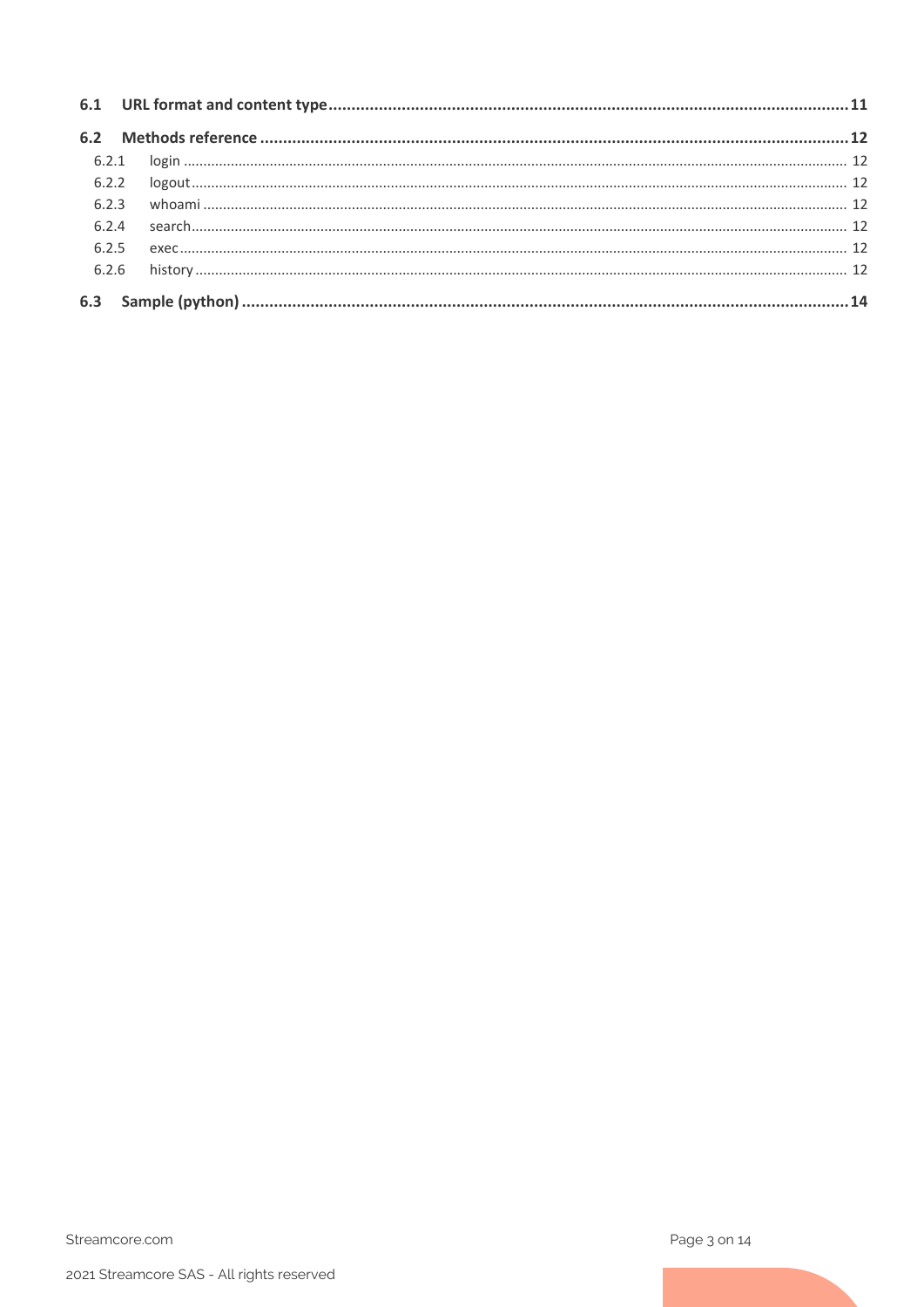## <span id="page-3-0"></span>**1 Loading the StreamService Javascript API**

#### The StreamService Javascript API is loaded by placing the following code in the head part of your HTML pages:

<script type="text/javascript"

 src="http://<sgm>/streamservice/<base>/streamcore.js.php?lang=en&load=main,ui"> </script>

- $\cdot$   $\leq$ sqm>: address / name of the SGM
- <base>: database name

#### Optional parameters:

- **·** lang: language, en or fr (en by default)
- load: list of modules to load, separated by "," (main,ui by default)

Available modules are [main,](#page-3-1) [ui](#page-5-5) and [history.](#page-6-7) They are detailed in the following chapters.

A CSS file is also available for quickly giving a good appearance to the elements of the ui and history modules. You can load it by placing the following code in the head part of your HTML pages:

```
<link rel="stylesheet" type="text/css"
   href="http://<sgm>/streamservice/<base>/stylesheets/ui.css"/>
```
The StreamService Javascript API depends on some external open-source Javascript:

- Prototype Javascript Framework (version 1.7) <http://www.prototypejs.org/>
- Script.aculo.us user interface libraries (version 1.9) <http://script.aculo.us/>

A copy of these libraries is available on SGM. They are automatically loaded at API initialization if they were not loaded before the StreamService API.

## <span id="page-3-1"></span>**2 "main" module**

#### <span id="page-3-2"></span>**2.1 STREAMCORE.SESSION**

This is the main object managing a connection to StreamService. It enables login, logout, object search, ...

The connection status is maintained with a cookie, valid for the same database and the same host from where the API was loaded.

#### <span id="page-3-3"></span>2.1.1 new Streamcore.Session(arguments)

- arguments [hash]:
	- onLogin [function()]: invoked on successful login or at API start if a user is already connected
	- onLogout [function()]: invoked on logout or at API start if no user is connected

One of the two function is always called at API start. The API ensures that the HTML document is fully loaded before the call.

#### **Sample:**

```
var session = new Streamcore.Session({
  onLogin: function() {
   // application start...
  },
  onLogout: function() {
   // show a login form...
  }
\}):
```
Streamcore.com **Page 4 on 14**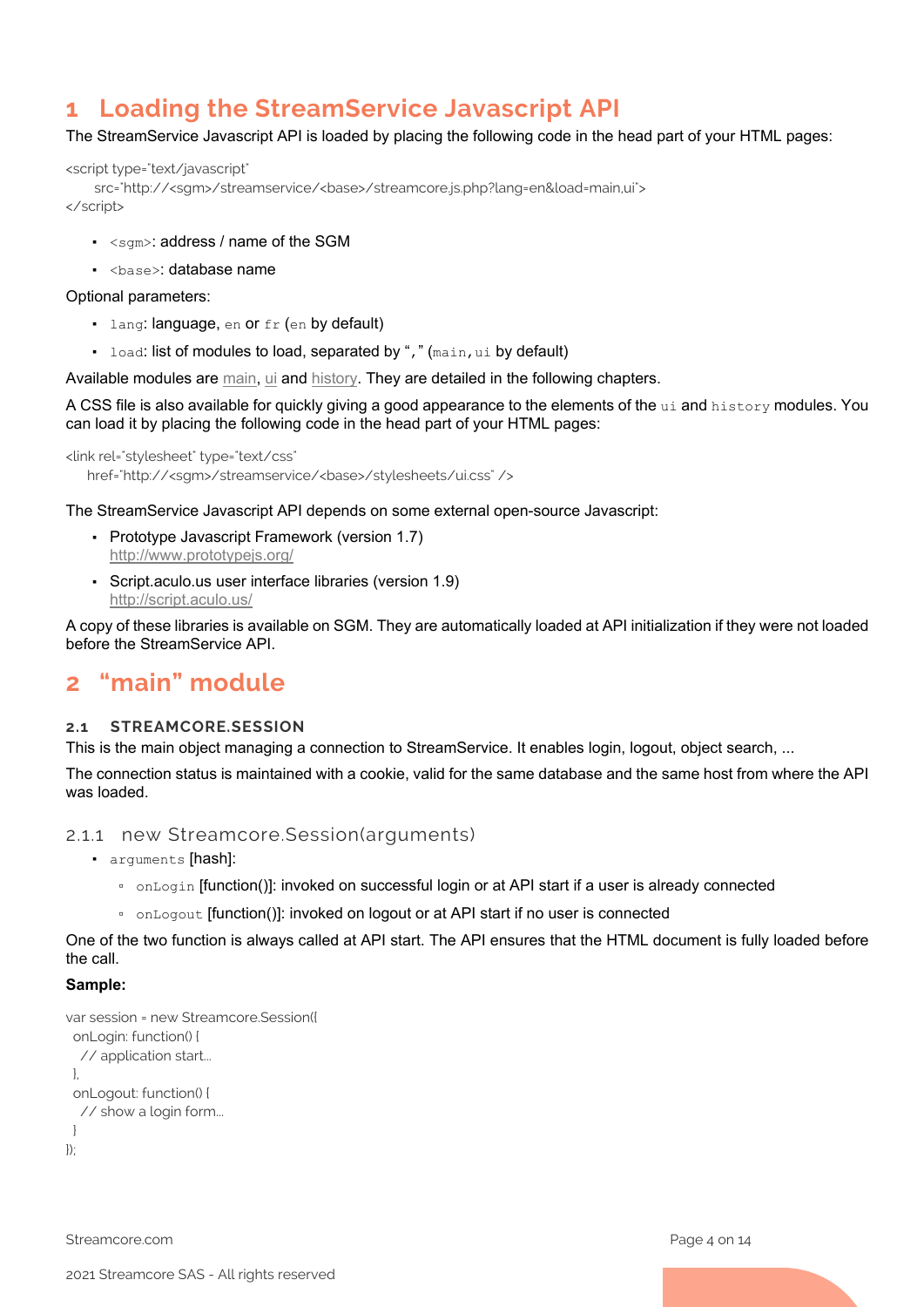## <span id="page-4-0"></span>2.1.2 login(arguments, callback)

- arguments [hash]:
	- user [string]: user name
	- pass [string]: password
- callback [function(status)]: invoked when the login completes.

#### **Sample:**

```
session.login({user: 'global', pass: 'xxxxxxxx'}, function(status) {
  if (status) {
   // login was successful. Do some stuff before the onLogin session
   // function is called....
  }
  else {
   // authentication failure. Alert user...
  }
});
```
## <span id="page-4-1"></span>2.1.3 logout(callback)

▪ callback [function(status)]: invoked when the logout completes.

### **Sample:**

```
session.logout(function(status) {
  if (status) {
   // logout was successful. Do some stuff before the onLogout session
   // function is called...
  }
  else {
   // error. Should not happen often!
  }
});
```
## <span id="page-4-2"></span>2.1.4 getObject(type, lid, id)

Returns the [Streamcore.Object](#page-5-0) with matching type/lid/id.

## **Sample:**

```
var service = session.getObject('services', 0, 0);
```
## <span id="page-4-3"></span>2.1.5 search(arguments, callback)

Enables the search of *Streamcore. Object* objects by their name or a part of their name. The search is case insensitive.

- arguments [hash]:
	- name [string]: name to search
	- match [string]: type of search (exact, contains or begin)
	- type [string]: types of searched objects separated by "," (category, site, sg, or all)
- $\cdot$  callback [function(status, result)] : invoked with search status and result.  $result$  contains an array of the matching Streamcore.Object objects.

#### **Sample:**

session.search({name: 'a', match: 'begin', type: 'category,site'}, function(status, result) {

if (status) {

// result contains all objects with name beginning with 'a'...

result.each(function(object) {

// object is a Streamcore.Object...

Streamcore.com **Page 5 on 14**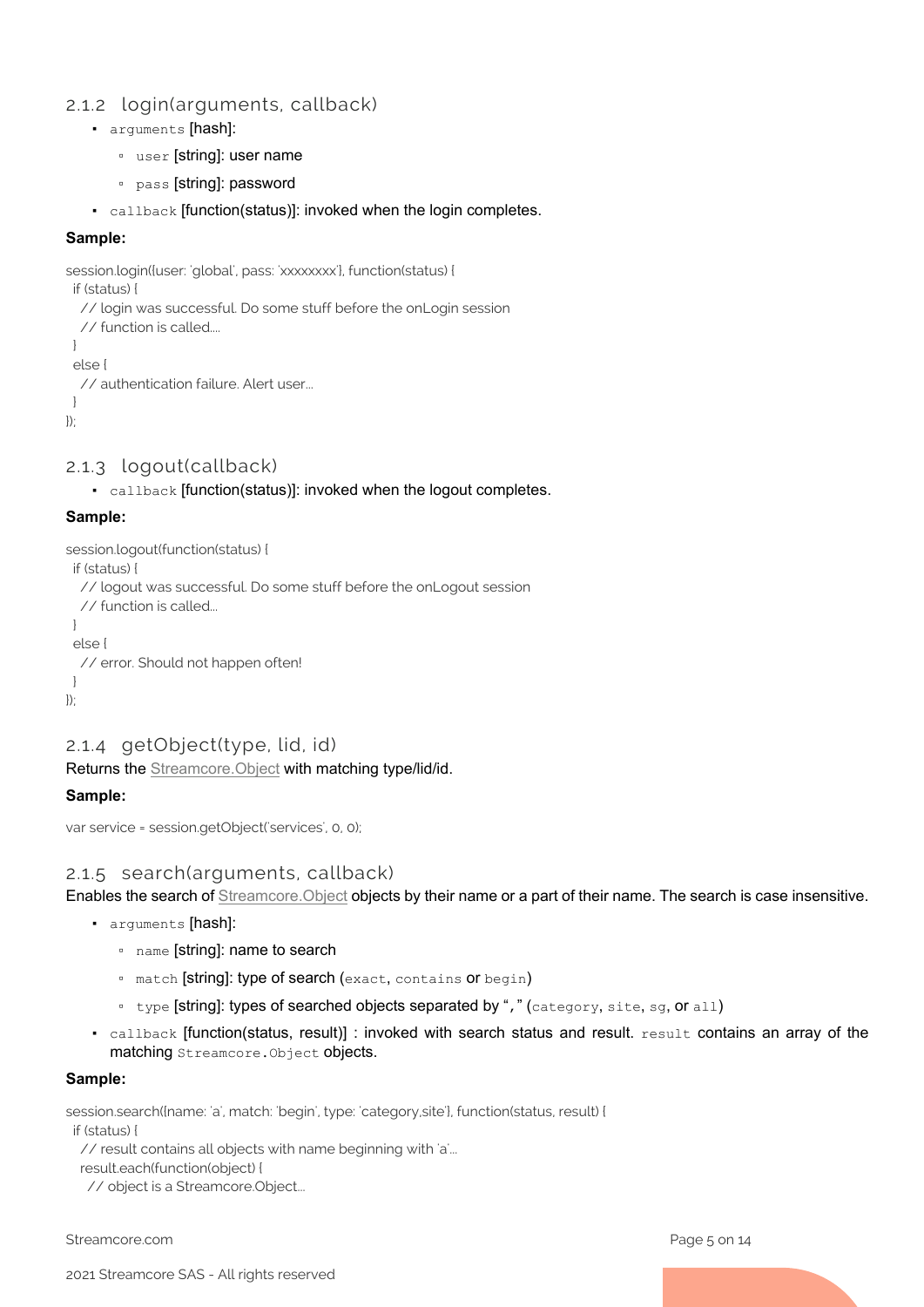}); } });

#### <span id="page-5-0"></span>**2.2 STREAMCORE.OBJECT**

This object is returned by [Streamcore.Session.getObject](#page-4-2) or [Streamcore.Session.search.](#page-4-2)

### <span id="page-5-1"></span>2.2.1 load(parameters, callback)

Parameters loading.

- parameters [array of strings]: list of parameters to load, or null for loading all parameters
- callback [function(Streamcore.Object)] : invoked when the parameters are loaded. The parameters are accessible as object attributes.

#### **Sample:**

```
var s = session.getObject('site', 10, 1001);
s.load(['name'], function(o) {
  // now, o.name is accessible...
\}
```
### <span id="page-5-2"></span>2.2.2 modifiable()

Returns true if the connected user can modify the object, false otherwise.

### <span id="page-5-3"></span>2.2.3 modify(parameters, callback)

Object parameters modification.

- parameters [hash] : hash of parameters / new values.
- callback [function(status)] : invoked when the modification completes.

#### **Sample:**

```
var s = session.getObject('site', 10, 1001);
if (s.modifiable()) {
  s.modify({name: 'new name'}, function(status) {
   if (status) {
    // modification was successful...
   }
  });
}
```
#### <span id="page-5-4"></span>2.2.4 exec(command, callback)

Execution of a generic StreamShell command on an object.

- command [string]: command to execute
- callback [function(status, result)] : invoked when the command completes

## <span id="page-5-5"></span>**3 "ui" module**

This module contains some useful user interface elements to build a StreamService application.

#### <span id="page-5-6"></span>**3.1 STREAMCORE.UI.LOGINFORM**

This object builds a form for session login management and language selection.

<span id="page-5-7"></span>3.1.1 new Streamcore.UI.LoginForm(session, options)

- session [Streamcore.Session]: the StreamService session
- options [hash]:

Streamcore.com **Page 6 on 14**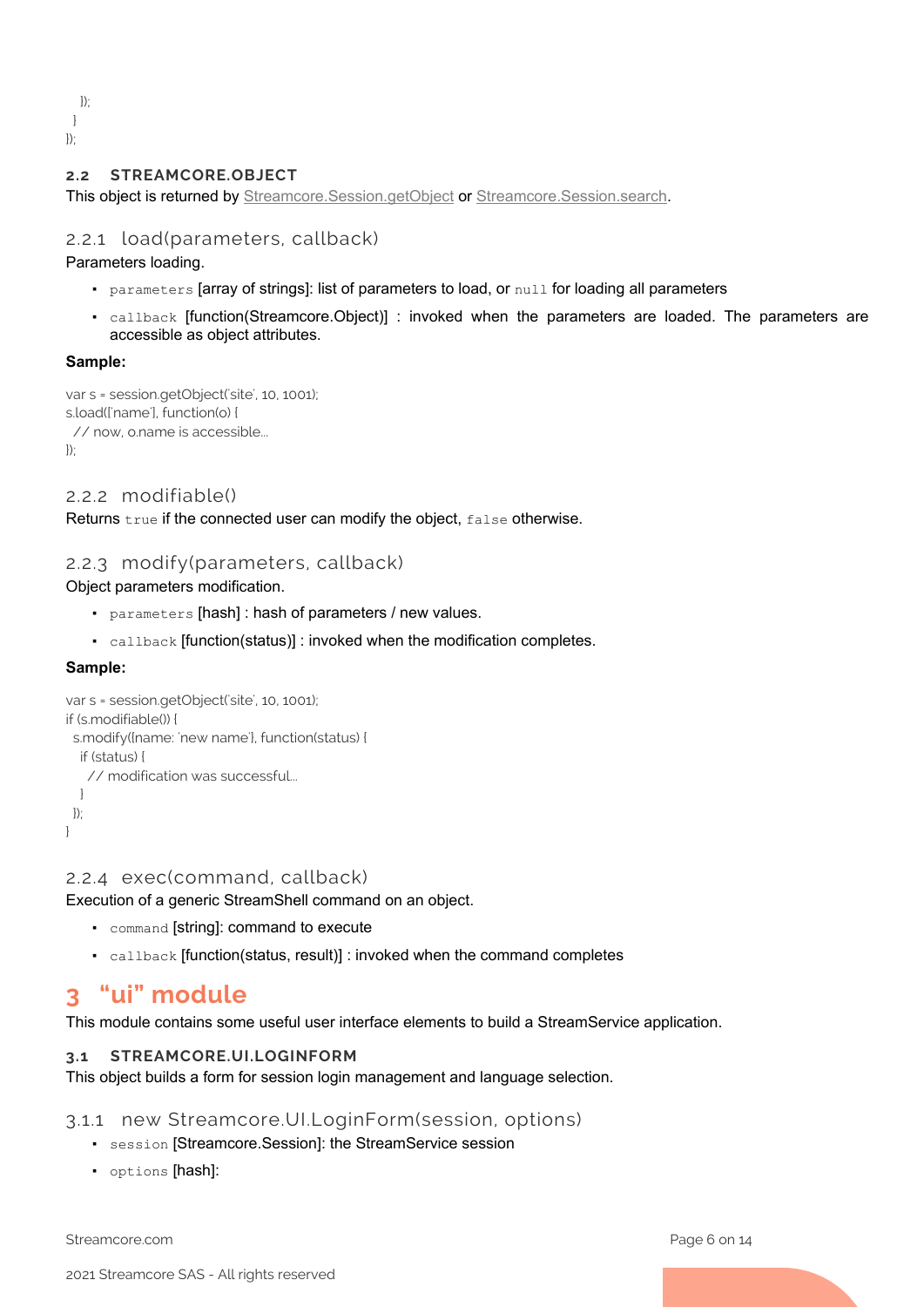▫ onLangChange [function(lang)]: invoked when user click on a language selection item

## <span id="page-6-0"></span>3.1.2 toElement()

### Returns the DOM element suitable for DOM insertion and customization.

### **Sample:**

var loginForm = new Streamcore.UI.LoginForm(session).toElement(); loginForm.id = 'myLoginForm'; \$(document.body).insert(loginForm);

## <span id="page-6-1"></span>**3.2 STREAMCORE.UI.USERFORM**

This object builds a user form displaying the current user name and managing session logout and language selection.

## <span id="page-6-2"></span>3.2.1 new Streamcore.UI.UserForm(session, options)

- session [Streamcore.Session]: the StreamService session
- options [hash]:
	- onLangChange [function(lang)]: invoked when user click on a language selection item

## <span id="page-6-3"></span>3.2.2 toElement()

Returns the DOM element suitable for DOM insertion and customization.

### **Sample:**

var userForm = new Streamcore.UI.UserForm(session).toElement(); userForm.id = 'userForm'; \$(document.body).insert(userForm);

### <span id="page-6-4"></span>**3.3 STREAMCORE.UI.SEARCHFORM**

This object builds an auto-completion enabled form managing the search of [Streamcore.Object](#page-5-0) objects by a part of their name.

## <span id="page-6-5"></span>3.3.1 new Streamcore.UI.SearchForm(session, options)

- session [Streamcore.Session]: the StreamService session
- options [hash]:
	- type [string]: types of searched objects separated by "," (category, site, sg, or all)
	- onSelect [function(Streamcore.Object)]: invoked when the user selects an object.

## <span id="page-6-6"></span>3.3.2 toElement()

#### Returns the DOM element suitable for DOM insertion and customization.

## **Sample:**

```
var searchForm = new Streamcore.UI.SearchForm(session, {
  type: 'category,site',
```
onSelect: function(object) {

// do something with the selected Streamcore.Object...

 }  $\}$ 

searchForm.id = 'searchForm'; \$(document.body).insert(searchForm);

## <span id="page-6-7"></span>**4 "history" module**

This module contains objects for getting StreamHistory data.

Streamcore.com **Page 7 on 14**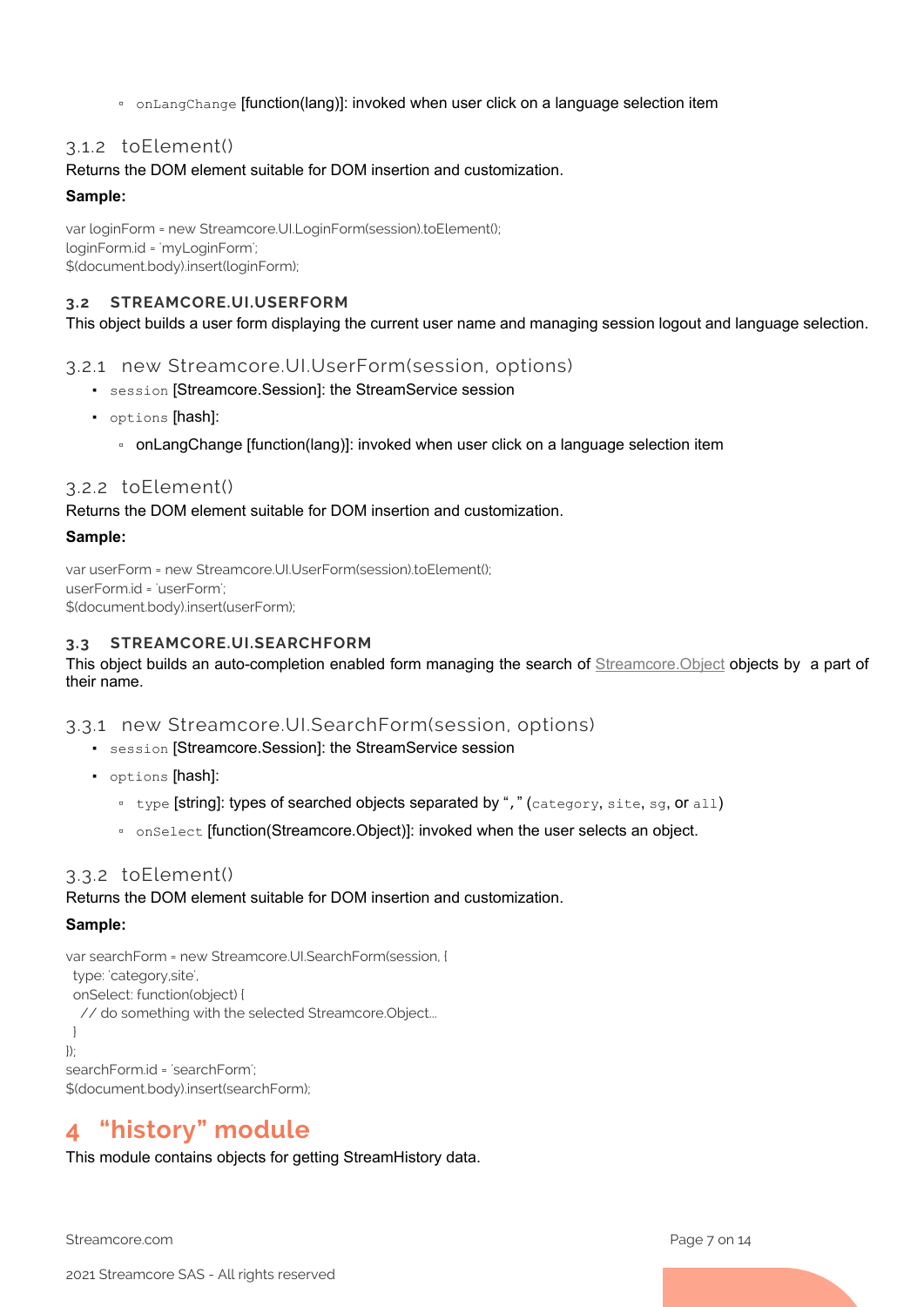### <span id="page-7-1"></span><span id="page-7-0"></span>**4.1 STREAMCORE.HISTORY.DATA**

- 4.1.1 new Streamcore.History.Data(object, period, name, graphParams, historyParams)
	- object [Streamcore.Object]: the object
	- $\bullet$  period [string]: a string representation of the period in the following format: yyyy, yyyymm, yyyymmdd, yyyymmddhh, "yyyymmddhh – yyyymmddhh", today, last4h, or last12h
	- name [string]: the graph name (depends on object type)
	- graphParams [hash]: the graph parameters (depends on name)
	- historyParams [hash]:
		- width [integer]: requested PNG width in pixels (600 by default)
		- titles [1/0]: enable/disable graph title on PNG (enabled by default)

## <span id="page-7-2"></span>4.1.2 png()

Returns a PNG image as a Javascript Image object.

#### **Sample:**

var o = session.getObject('site', 10, 1001); var h = new Streamcore.History(o, 'today', 'avgRate', {}, {width: 400}); \$(document.body).insert(h.png());

## <span id="page-7-3"></span>4.1.3 getUrl(format)

▪ format [string]: png, csv or xml

## <span id="page-7-4"></span>**4.2 STREAMCORE.HISTORY.GRAPH**

This object manages a set of graphs for a [Streamcore.Object.](#page-5-0) It contains a period selection form, a graph selection form, and adapt graph width to the DOM element containing the manager.

## <span id="page-7-5"></span>4.2.1 new Streamcore.History.Graph(container, object, options)

- container [id or Element]: the DOM id or Element of the container. The container must be present in the DOM before the manager is created.
- object [Streamcore.Object]: the object
- options [hash]:
	- **zoomWidth [integer]: the width of the zoom image that will appear when user clicks on a graph (600 by** default, 0 for disabling zoom)

#### **Sample:**

var o = session.getObject('site', 10, 1001); var container = new Element('div').setStyle({width: '400px'}); \$(document.body).update(container); new Streamcore.History.Graph(container, o);

#### <span id="page-7-6"></span>**4.3 STREAMCORE.HISTORY.LASTVALUES**

This object is similar to [Streamcore.History.Graph](#page-7-4), except that last values are displayed instead of graphs.

#### <span id="page-7-7"></span>4.3.1 new Streamcore.History.LastValues(container, object)

- container [id or Element]: the DOM id or Element of the container. The container must be present in the DOM before the manager is created.
- object [Streamcore.Object]: the object

Streamcore.com **Page 8 on 14**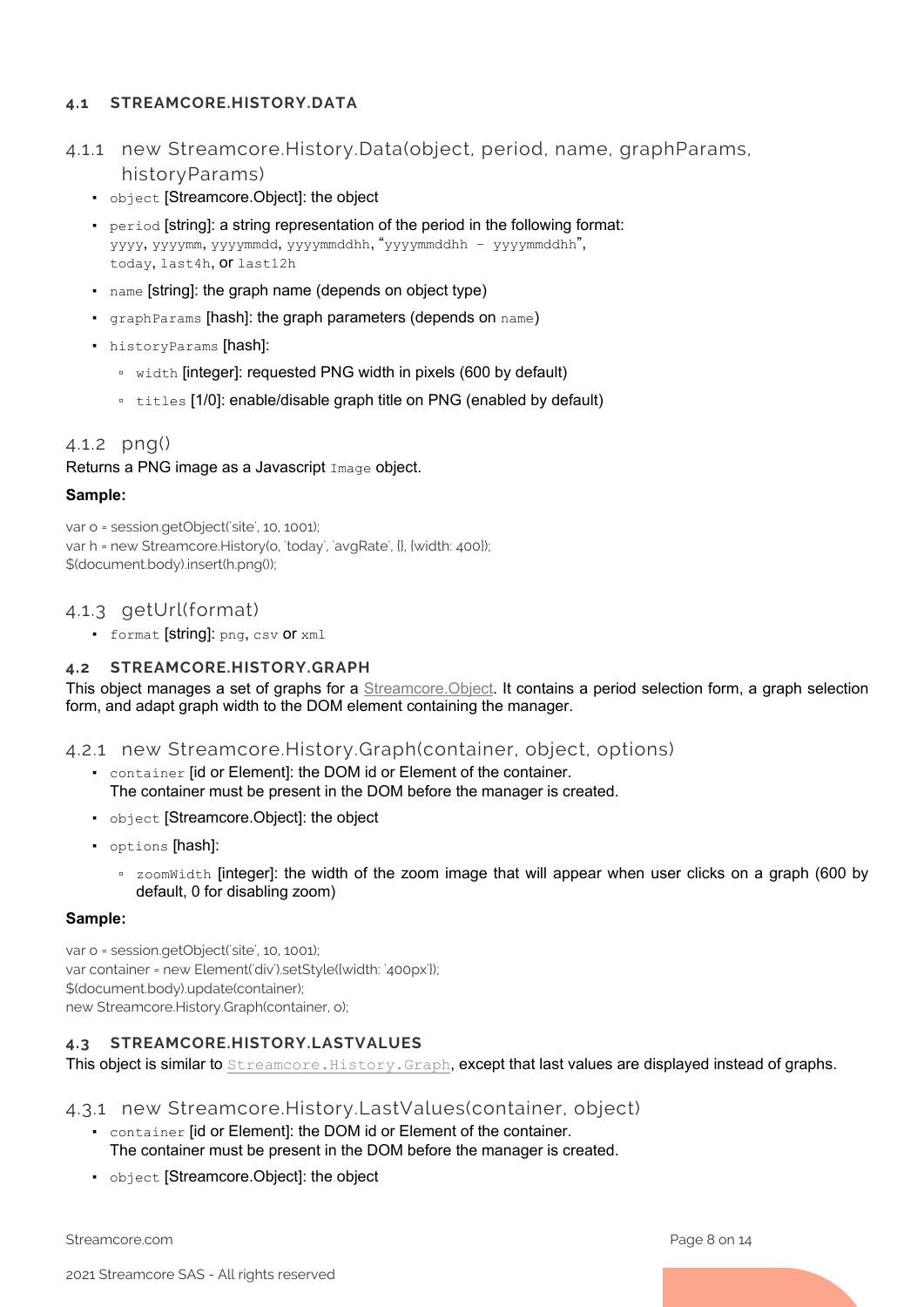#### **Sample:**

var o = session.getObject('site', 10, 1001); var container = new Element('div').setStyle({width: '400px'}); \$(document.body).update(container); new Streamcore.History.LastValues(container, o);

## <span id="page-8-0"></span>**4.4 STREAMCORE.HISTORY.DASHBOARD**

This object manages a dashboard for a Streamcore. Object. The dashboard contains Streamcore. History. Graph or [Streamcore.History.LastValues](#page-7-6) objects, and toggles to add or remove them.

### <span id="page-8-1"></span>4.4.1 new Streamcore.History.Dashboard(container, object, options)

- container [id or Element]: the DOM id or Element of the container. The container must be present in the DOM before the manager is created.
- object [Streamcore.Object]: the object
- options [hash]:
	- type [string]: dashboard type (graph or lastValues)

#### **Sample:**

var o = session.getObject('site', 10, 1001); var container = new Element('div').setStyle({width: '400px'}); \$(document.body).update(container); new Streamcore.History.Dashboard(container, o, {type: 'graph'});

## <span id="page-8-2"></span>**5 Complete Javascript sample**

The following sample uses various ui and history modules components. It displays history graphs for an object selected with a search form.

#### <span id="page-8-3"></span>**5.1 INDEX.HTML**

```
<!DOCTYPE html>
<head>
<meta charset="utf-8" />
<title>StreamService Javascript API Sample</title>
<link rel="stylesheet" href="http://sgm/streamservice/testlh/stylesheets/ui.css"
       type="text/css"/>
<style type="text/css">
body, td, th, input, select, option, button, textarea {
  font: 11px tahoma, verdana, helvetica, sans-serif;
}
body {
   line-height: 16px; background: #ddd; color: #222;
}
h1 {
   font-size: 20px; font-weight: bold; text-align: center;
\mathbf{I}a {
  color: #000;
}
#sample {
   background: #fff; color: #222; width: 400px; min-height: 300px;
   border: 1px solid #777; margin: 10px auto;
}
#sample .top {
  background: #eee; padding: 2px;
}
#sample .sc-userform {
  padding: 2px;
}
#sample .sc-loginform {
  position: static; margin: 80px 0 0 0; width: 100%;
```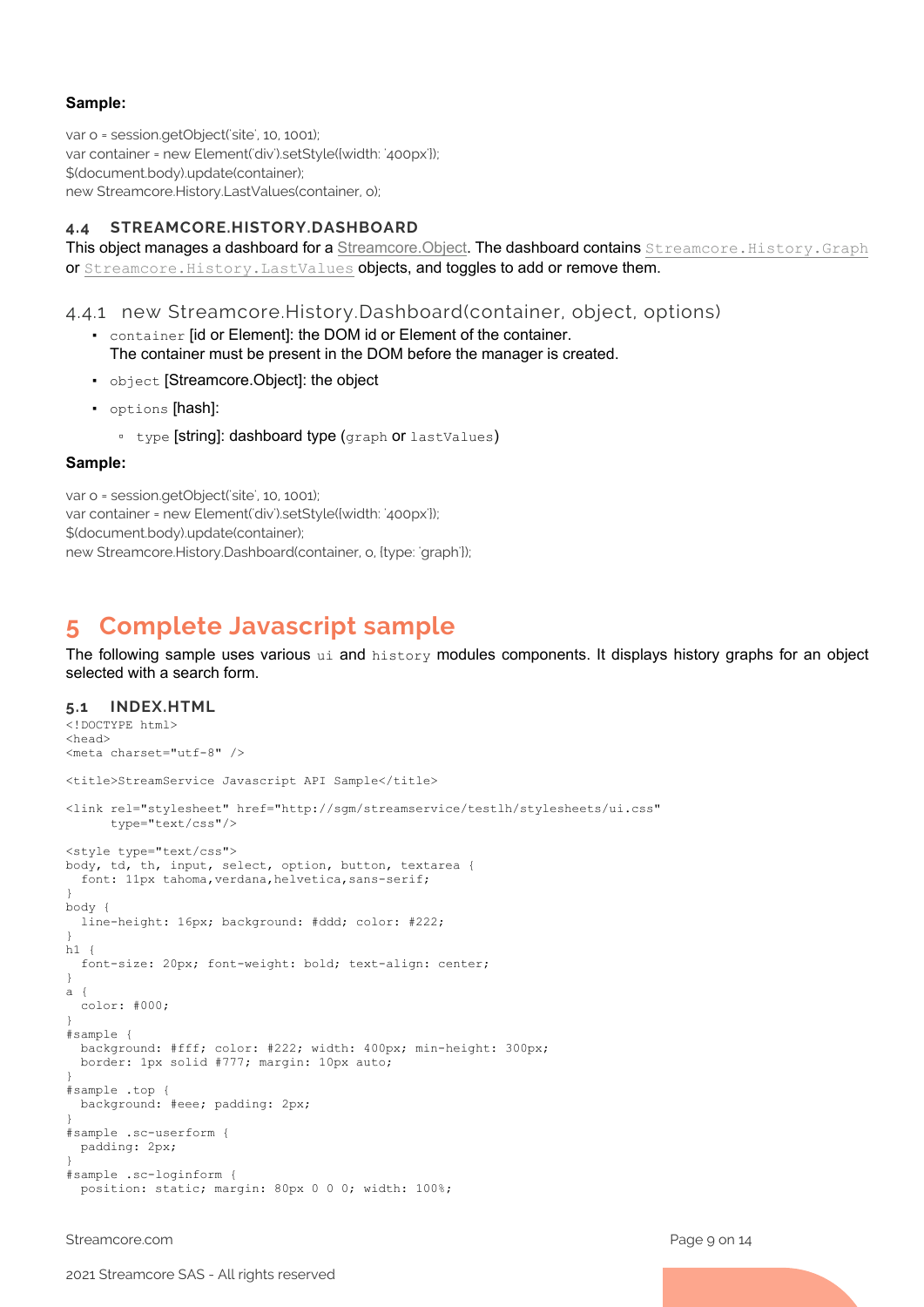```
}
</style>
```

```
<script type="text/javascript"
        src="http://sgm/streamservice/testlh/streamcore.js.php?lang=en&load=main,ui,history">
</script>
<script type="text/javascript" src="./sample01.js"></script>
<script type="text/javascript">
$(document).observe('dom:loaded', function() {
  Sample.init('sample');
});
</script>
</head>
<body>
<h1>StreamService Javascript API Sample</h1>
<div id="sample"></div>
</body>
\langle/html>
```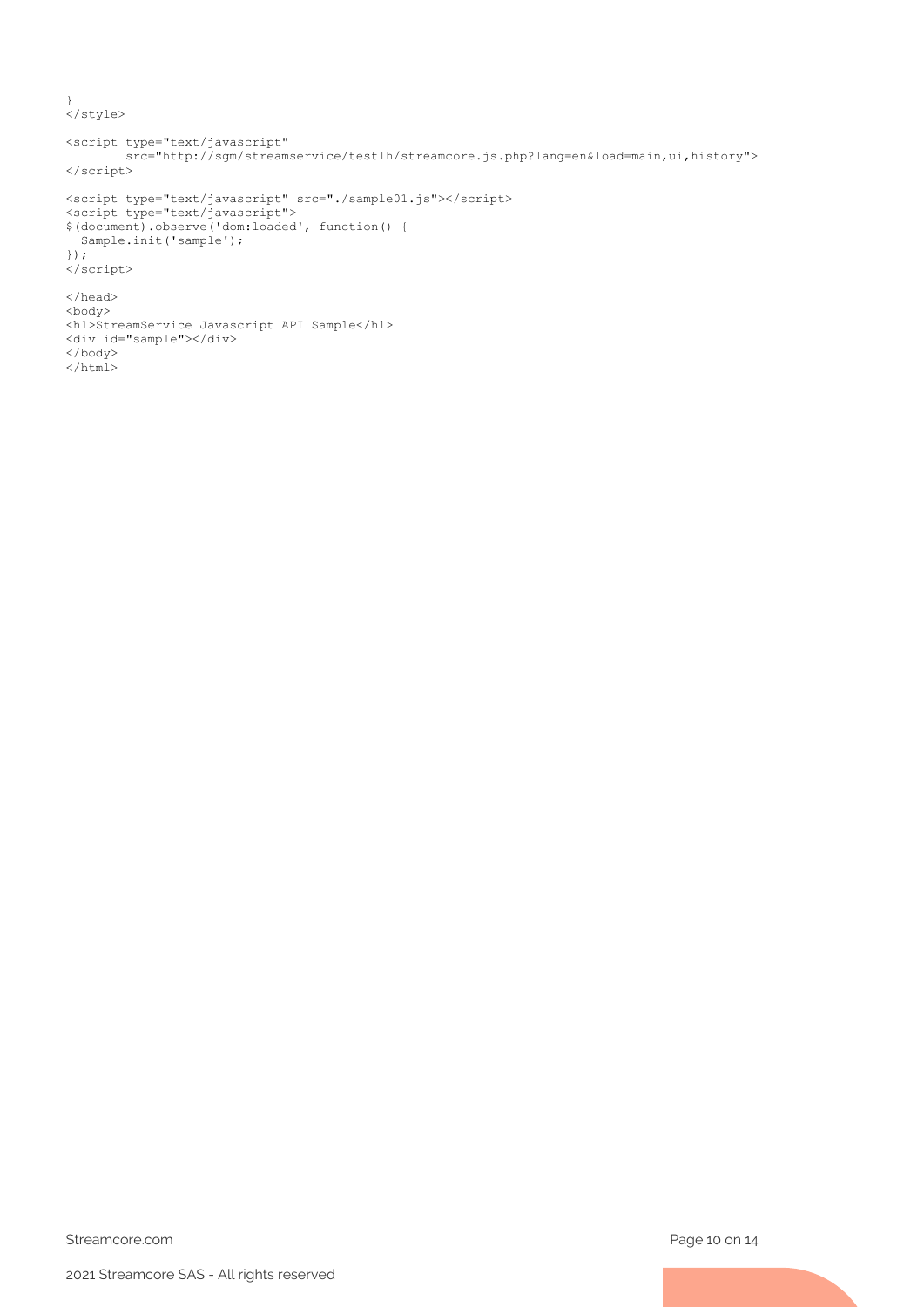#### <span id="page-10-0"></span>**5.2 SAMPLE01.JS**

```
var Sample = {
    container: null,
     main: null,
     session: null,
     object: null,
     init: function(container) {
        Sample.container = $ (container);
         Sample.main = new Element('div', {'class': 'main'});
         Sample.session = new Streamcore.Session({
             onLogin: Sample.mainScreen,
             onLogout: Sample.loginScreen
         });
     },
     loginScreen: function() {
         Sample.container.update(
             new Streamcore.UI.LoginForm(Sample.session, {
                 onLangChange: Sample.loginScreen
             }).toElement()
        );
     },
     mainScreen: function() {
         Sample.container
         .update(
             new Element('div', {'class': 'top'})
             .insert(
                 new Streamcore.UI.SearchForm(Sample.session, {
                     onSelect: function(object) {
                         Sample.object = object;
                        Sample.history();
 }
             }).toElement().setStyle({'float': 'left'})
\overline{\phantom{a}} .insert(
                 new Streamcore.UI.UserForm(Sample.session, {
                    onLangChange: Sample.mainScreen
             }).toElement().setStyle({'float': 'right'})
) .insert(
            new Element('div').setStyle({'clear': 'both'})
) )
        .insert(Sample.main);
         if (Sample.object) {
            Sample.container.down('input').value = Sample.object.name;
        Sample.history();
 }
       else {
            Sample.container.down('input').activate();
       }
     },
    history: function() {
         Sample.main.update();
         new Streamcore.History.Dashboard(Sample.main, Sample.object, {
            type: 'lastValues'
       });
     }
};
```
## <span id="page-10-1"></span>**6 StreamService URLs**

The StreamService Javascript API uses internally URLs to fetch data from the SGM. These URLs can be built and used manually to use StreamService in another language than Javascript.

#### <span id="page-10-2"></span>**6.1 URL FORMAT AND CONTENT TYPE**

The generic format of StreamService URLs is:

http://<sgm>/streamservice/<base>/?m=<method>&ssid=<ssid>&<arguments>

• sqm: address / name of the SGM

Streamcore.com Page 11 on 14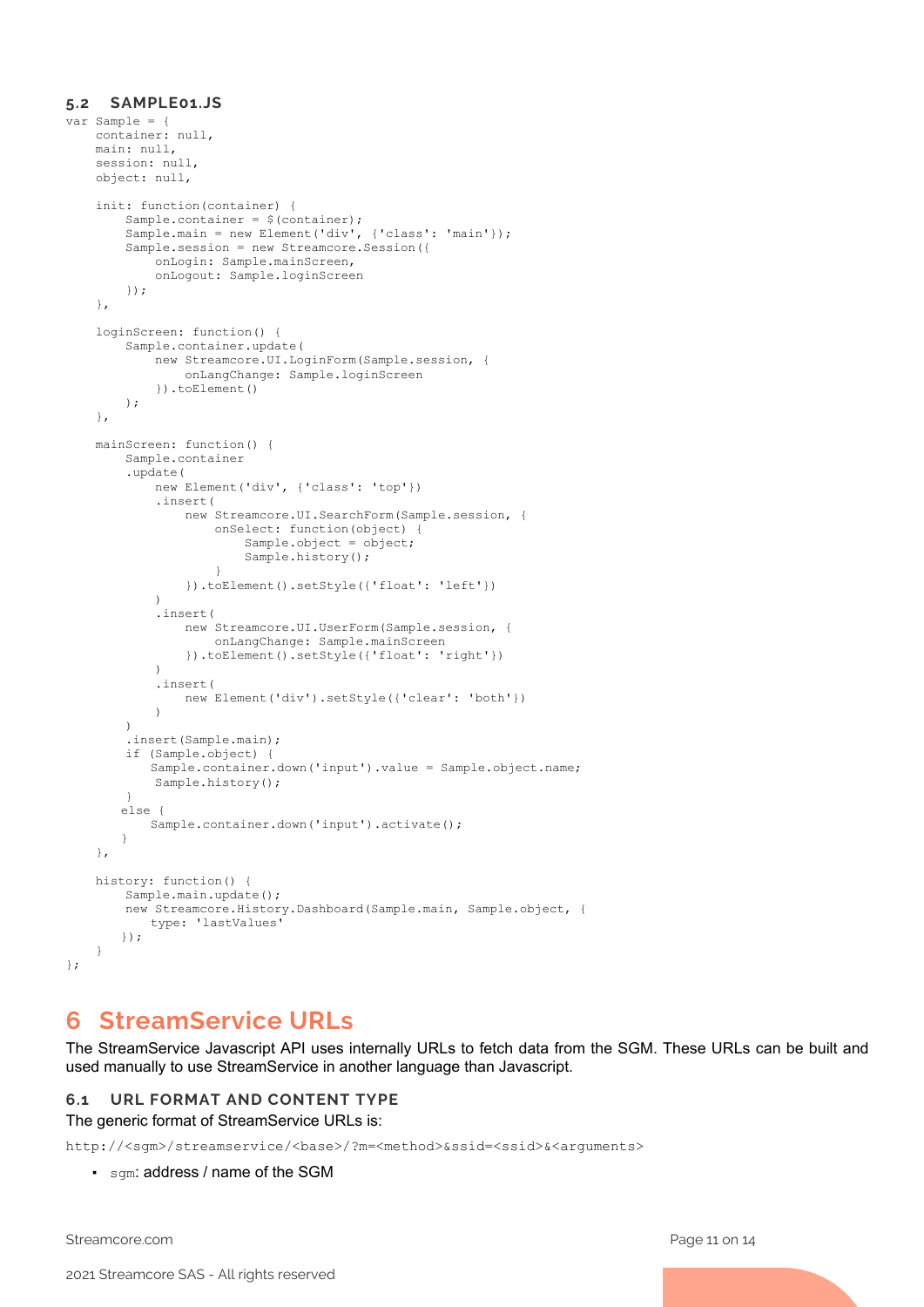- base: database name
- method: method name
- $\bullet$  ssid:  $\qquad$  session identifier, returned by the  $_{\rm{login}}$  method. It is necessary for every methods (except the  $login$  method itself...)
- arguments: other URI encoded arguments required for method

Every methods returns UTF-8 JSON encoded data (except history which returns PNG, XML or CSV).

#### <span id="page-11-1"></span><span id="page-11-0"></span>**6.2 METHODS REFERENCE**

- 6.2.1 login
	- Arguments:
		- user: the user name
		- pass: the password
	- Returns: the ssid string that must be used in following URLs

### <span id="page-11-2"></span>6.2.2 logout

- Arguments: (none)
- Returns: null

### <span id="page-11-3"></span>6.2.3 whoami

- Arguments: (none)
- Returns: a hash with the following keys
	- user: a hash containing the result of the whoami StreamShell command (name, permissions, ...)
	- token: (not documented)
	- prefs: (not documented)

## <span id="page-11-4"></span>6.2.4 search

- Arguments:
	- name: the searched token
	- match: type of search (exact, contains or begin)
	- type: types of searched objects separated by "," (category, site, sg, or all)
- Returns: a hash with the following key:
	- cli\_search: an array of hashes containing type, lid, id and name of found objects

#### <span id="page-11-5"></span>6.2.5 exec

- Arguments:
	- cmd: the StreamShell command to execute.
- Returns: (depends on the StreamShell command)

The generic format of a StreamShell command is " $qo < t$ ype> <lid>  $\langle id \rangle$ ; <command>". Here are some useful command samples :

show (show object parameters)

stat (show real-time statistics)

modify <param>=<value> <param>=<value> (modify object parameters)

<span id="page-11-6"></span>6.2.6 history

Streamcore.com **Page 12 on 14**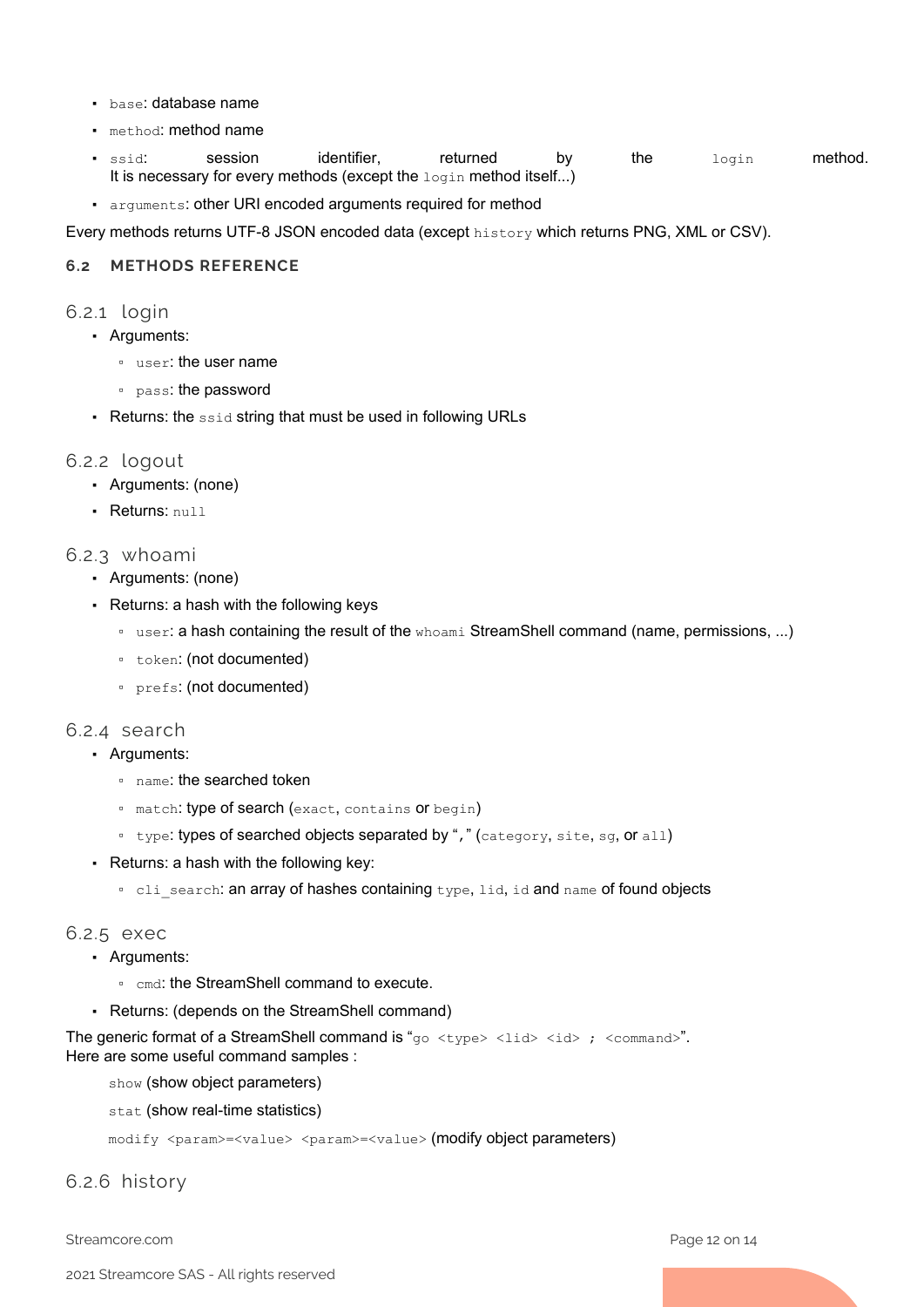### ▪ Arguments:

- type: object type
- lid: object lid
- id: object id
- format: json, png, xml, or csv
- period: the period in the following format: yyyy, yyyymm, yyyymmdd, yyyymmddhh, "yyyymmddhh – yyyymmddhh", today, last4h, or last12h
- name: name of the StreamHistory requested graph (depends on object type)
- p[...]: graph parameters (depends on name)
- h[width]: requested PNG width
- h[titles]: enable/disable titles on PNG images
- Returns: the history data, in PNG, CSV or XML